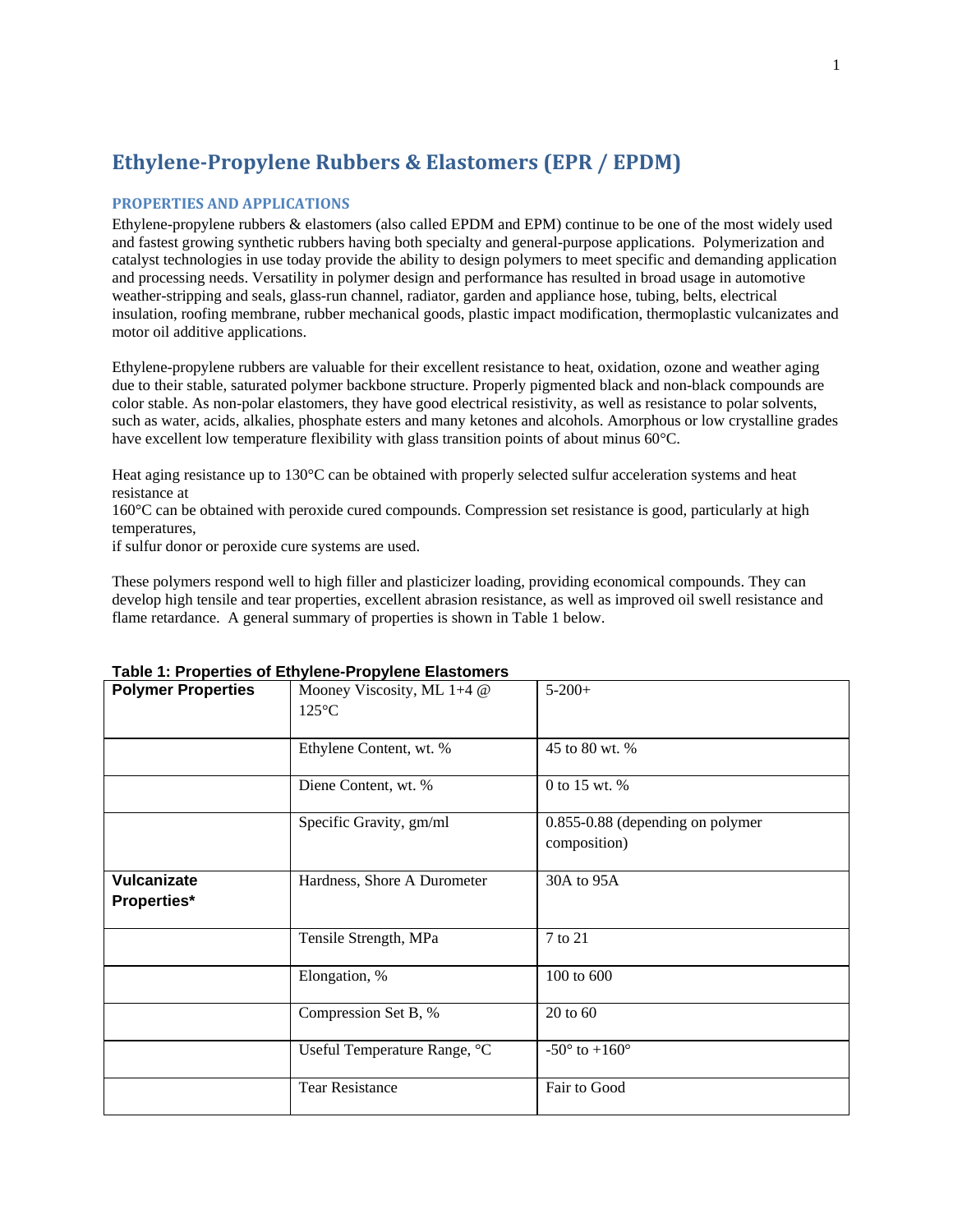| <b>Abrasion Resistance</b>   | Good to Excellent                            |
|------------------------------|----------------------------------------------|
| Resilience                   | Fair to Good (stable over wide temp. ranges) |
| <b>Electrical Properties</b> | Excellent                                    |

**\* Range can be extended by proper compounding. Not all of these properties can be obtained in one compound.** 

# **CHEMISTRY AND MANUFACTURING PROCESSES**

Ethylene-propylene rubbers use the same chemical building blocks or monomers as polyethylene (PE) and polypropylene (PP) thermoplastic polymers. These ethylene (C2) and propylene (C3) monomers are combined in a random manner to produce rubbery and stable polymers. A wide family of ethylene-propylene elastomers can be produced ranging from amorphous, non-crystalline to semi-crystalline structures depending on polymer composition and how the monomers are combined. These polymers are also produced in an exceptionally wide range of Mooney viscosities (or molecular weights).

The ethylene and propylene monomers combine to form a chemically saturated, stable polymer backbone providing excellent heat, oxidation, ozone and weather aging. A third, non-conjugated diene monomer can be terpolymerized in a controlled manner to maintain a saturated backbone and place the reactive unsaturation in a side chain available for vulcanization or polymer modification chemistry. The terpolymers are referred to as EPDM (or ethylenepropylene-diene with "M" referring to the saturated backbone structure). An EPDM polymer structure is illustrated in Figure 1. The ethylene-propylene copolymers are called EPM.

**Figure 1 Structure of EPDM containing ENB** 



The two most widely used diene termonomers are primarily ethylidene norbornene (ENB) followed by dicyclopentadiene (DCPD). Each diene incorporates with a different tendency for introducing long chain branching (LCB) or polymer side chains that influence processing and rates of vulcanization by sulfur or peroxide cures. These characteristics are summarized in Table 2.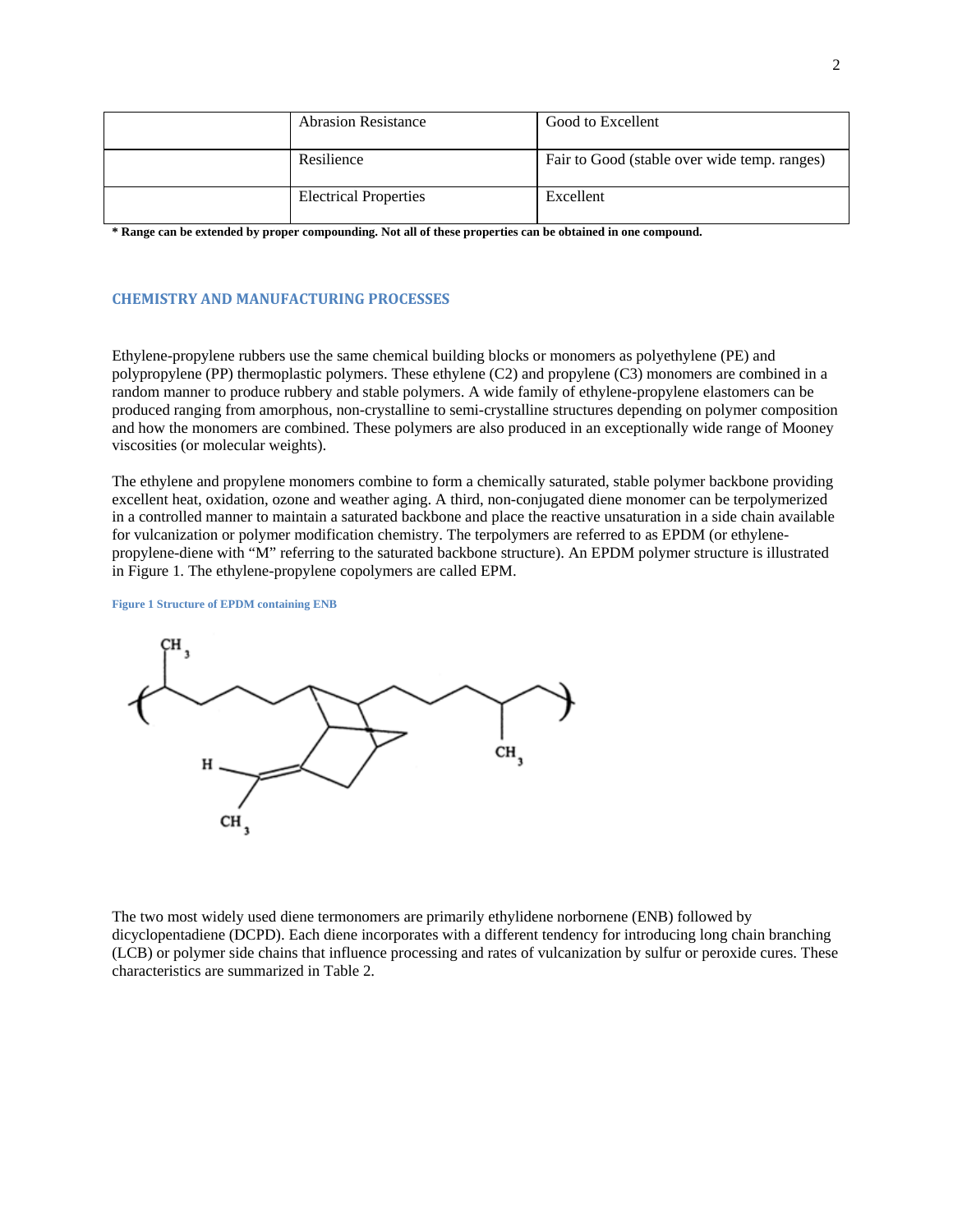| <b>Termonomer</b> | <b>Cure &amp; Property Features</b>                                                                                                      | <b>Long Chain</b><br><b>Branching</b> |
|-------------------|------------------------------------------------------------------------------------------------------------------------------------------|---------------------------------------|
| <b>FNB</b>        | <b>Fastest and Highest State</b><br>$\bullet$<br>of Cure<br>Good Tensile<br>$\bullet$<br>Good Compression Set<br>$\bullet$<br>Resistance | Low to Moderate                       |
| DCPD              | Slow Sulfur Cure<br>$\bullet$<br>Good Compression Set<br>$\bullet$<br>Resistance                                                         | High                                  |

#### **Table 2: Cure-Site Diene Termonomers in Ethylene-Propylene Elastomers**

Specialized catalysts are used to polymerize the monomers into controlled polymer structures. Since their introduction, ethylene-propylene elastomers have used a family of catalysts referred to as Zeigler-Natta named after their initial developers. Improvements in catalysts and processes have provided increased productivity while maintaining control of polymer structure. Most recently

a new family of catalysts, referred to as metallocene catalysts, has been developed and are in commercial use.

There are three major commercial processes, solution, slurry (suspension) and gas-phase, for manufacturing ethylenepropylene rubbers. The manufacturing systems vary with each of the several producers. There are differences in the product grade slates made by each producer and process, but all are capable of making a variety of EPDM and EPM polymers. The physical forms range from solid to friable bales, pellets and granular forms and oil blends.

The solution polymerization process is the most widely used and is highly versatile in making a wide range of polymers. Ethylene, propylene, and catalyst systems are polymerized in an excess of hydrocarbon solvent. Stabilizers and oils, if used, are added directly after polymerization. The solvent and un-reacted monomers are then flashed off with hot water or steam, or with mechanical devolatilization. The polymer, which is in crumb form, is dried with dewatering in screens, mechanical presses or drying ovens. The crumb is formed into wrapped bales or extruded into pellets. The high viscosity, crystalline polymers are sold in loosely compacted, friable bales or as pellets. The amorphous polymers grades are typically in solid bales.

The slurry (or suspension) process is a modification of bulk polymerization. The monomers and catalyst system are injected into the reactor filled with propylene. The polymerization takes place immediately, forming crumbs of polymer that are not soluble in the propylene. Slurry polymerization reduces the need for solvent and solvent handling equipment, and the low viscosity of the slurry helps to control temperature and handle the product. The process is not limited by solution viscosity, so high molecular weight polymer can be produced without a production penalty. Flashing off the propylene and termonomer completes the process before forming and packaging.

Gas-phase polymerization technology was recently developed for the manufacture of ethylene-propylene rubbers. The reactor consists of a vertical fluidized bed. Monomers and nitrogen in gas form along with catalyst are fed to the reactor and solid product is removed periodically. Heat of reaction is removed through the use of the circulating gas that also serves to fluidize the polymer bed. Solvents are not used eliminating the need for solvent stripping, washing and drying. The process is also not limited by solution viscosity, so high molecular weight polymer can be produced without a productivity penalty.

Continuous injection of a substantial amount of carbon black used as a partitioning aid is necessary to prevent the polymer granules sticking to each other and to reactor walls. Products are made in a granular form to enable rapid mixing.